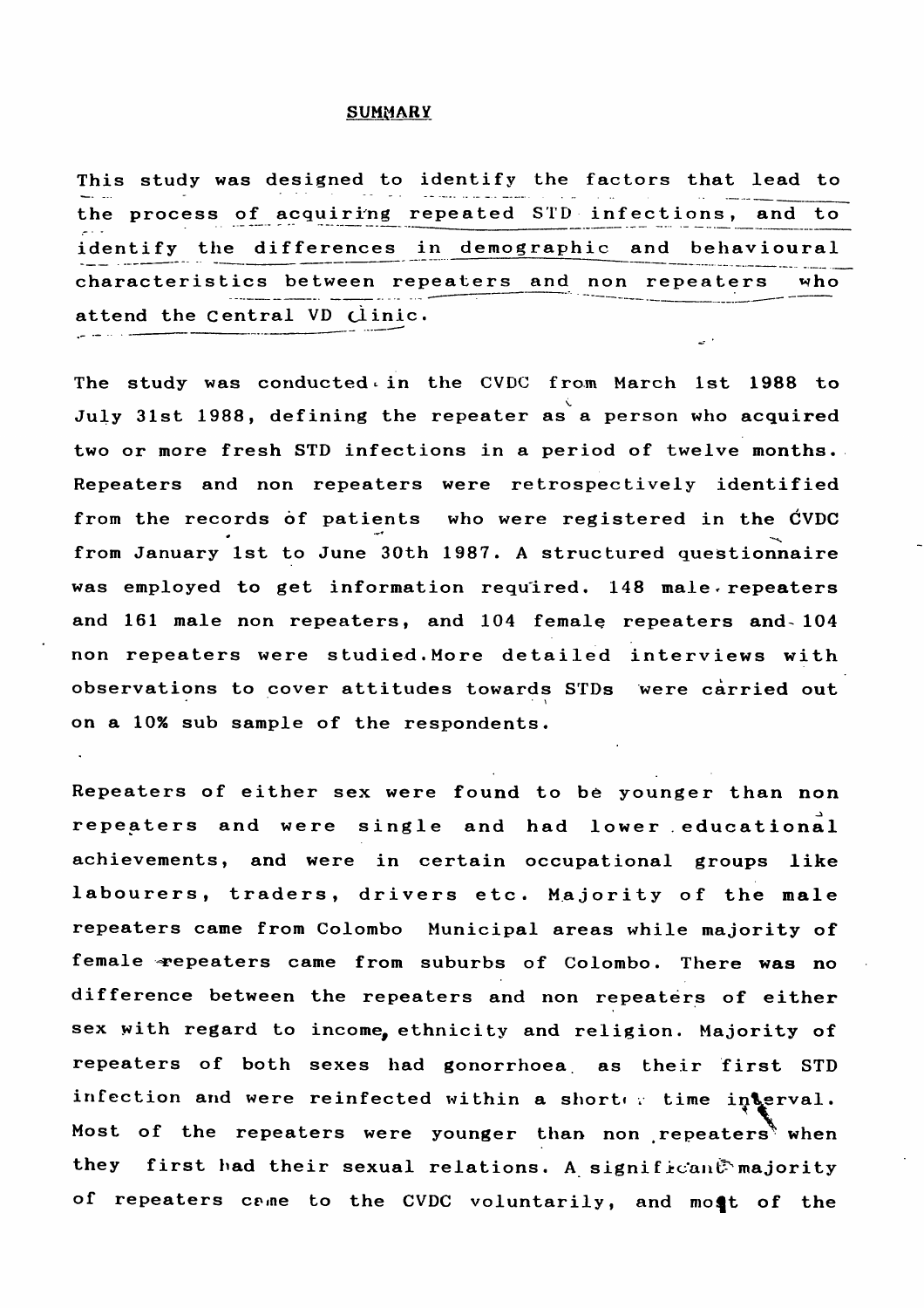males had named more than one source of infection.

**Though non repeaters, both males and females had scored higher marks for the knowledge of STDs, the knowledge content of non repeaters was not very high. There was a positive correlation between the attitudes towards STDs and the number of repeat infections, but more detailed analysis of this aspect showed** that a fair proportion of repeaters also had negative **attitudes towards STDs. Repeaters of either sex had more frequent sexual intercourse irrespective of their marital status, and had significantly higher number of extramarital sexual relations within a three month: period. A large? majority of female repeaters and a significant majority of male non repeaters were using some form of contraception. A significantly higher percentage of male and female repeaters were consuming alcohol and hard drugs.**

Those variables which showed significant association with

**This showed that the potential repeater can be predicted, and the demographic variables like, age, address, marital status, education and the medical factors like type of first STD infection are important factors in predicting the probability** of being a repeater or not, in patients of both sexes.

**repeat infections were further analysed using logistic regression model to eliminate confounding effect of related** variables, and to identify the factors which have a **significant influence on the process of repetition.**

**Knowledge of STDs and cotraception were significant factors among males only. Promiscuity as defined as the number of** extramarital partners was a significant factor, which **influences acquisition of repeat infections.**